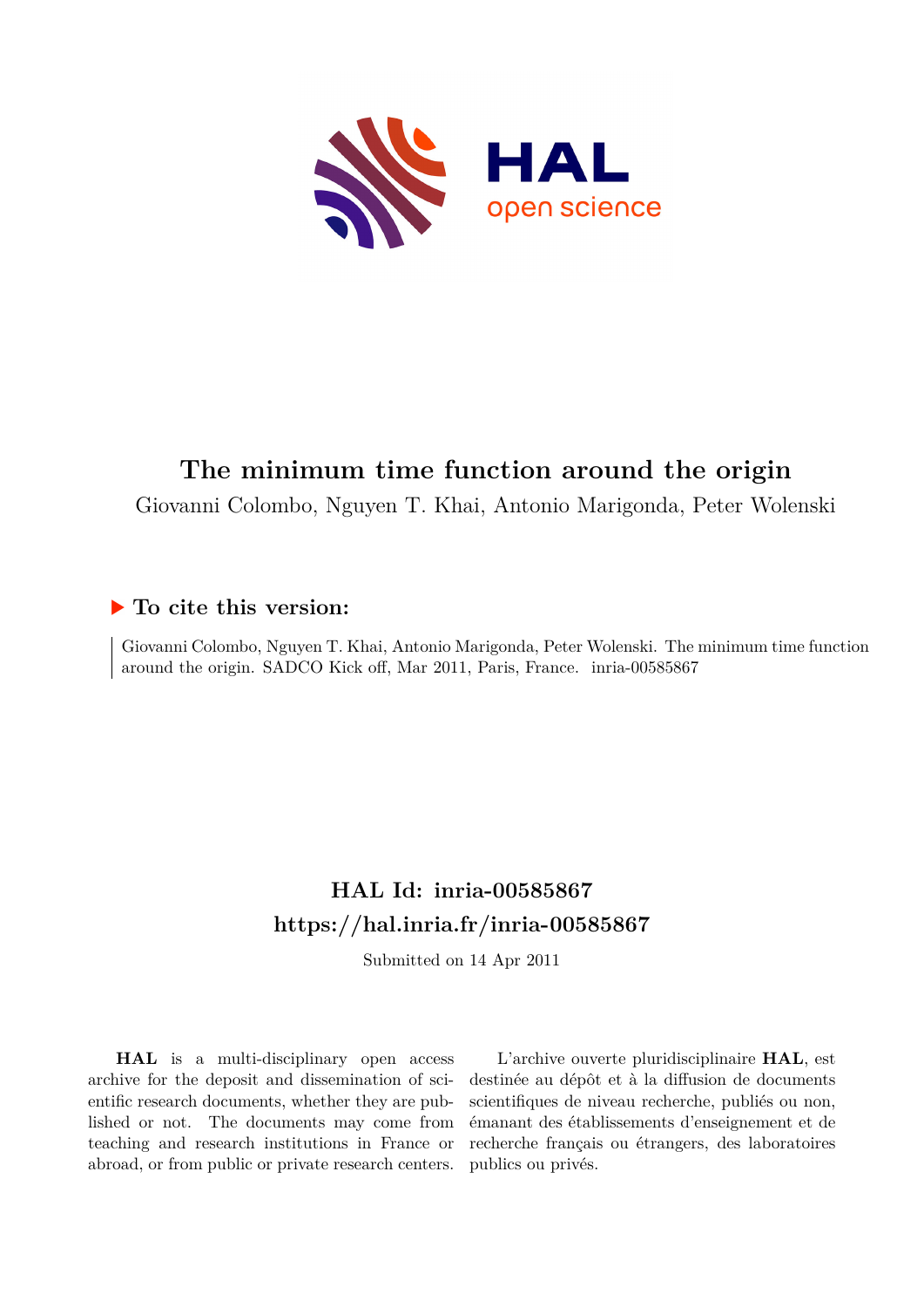# The minimum time function aroundthe origin

Authors:

Giovanni <mark>Colombo</mark> (Padova) Nguyen T. Khai (Padova) and others (A. Marigonda, P. Wolenski)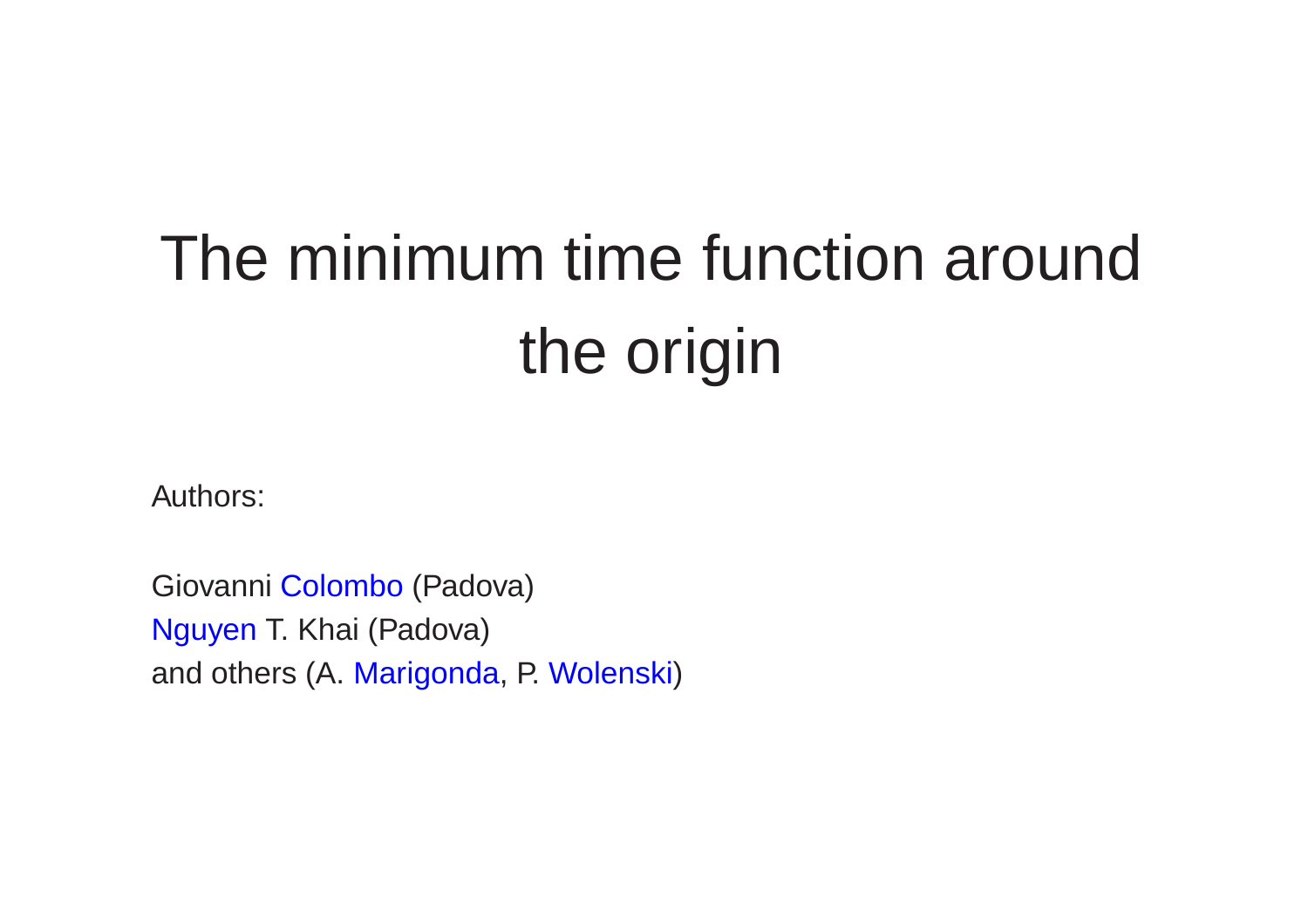The regularity of the minimum time function is <sup>a</sup> widely studied topic.

Which viewpoint?

We take the viewpoint started by Cannarsa and Sinestrari (Calc. Var. (1995) and book by Birkhäuser (2004)):

semiconcavity or semiconvexity of the minimum time function  $\mathcal T$  under two assumptions:

(a) <sup>a</sup> first order small time controllability condition (Petrov's condition), which implies that  ${\cal T}$  is locally Lipschitz;

(b) regularity conditions on the target and on the dynamics.

The starting question: can one prove similar regularity results by weakening the controllability assumptions (e.g., assuming  $\mathcal T$  merely continuous)?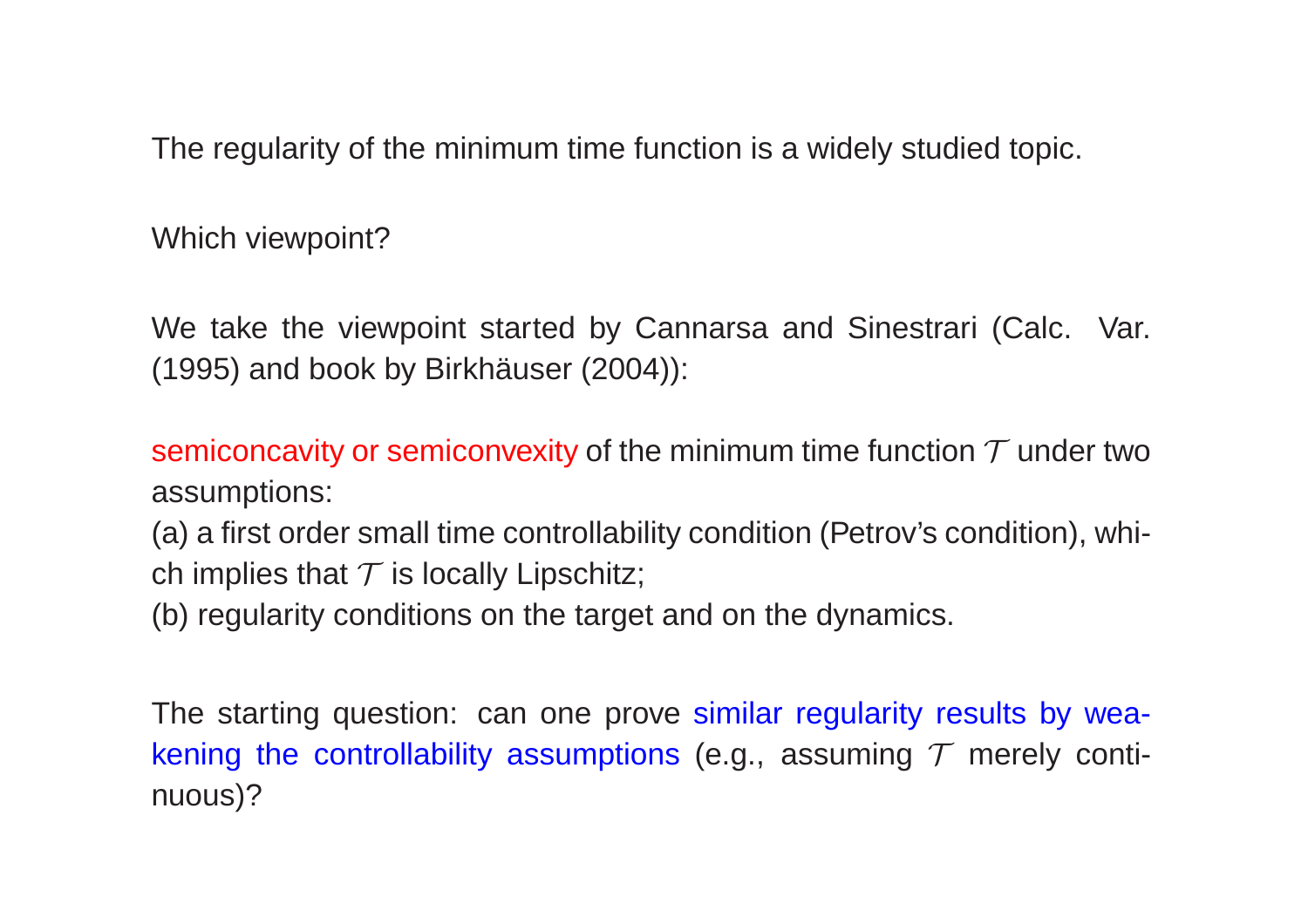Yes.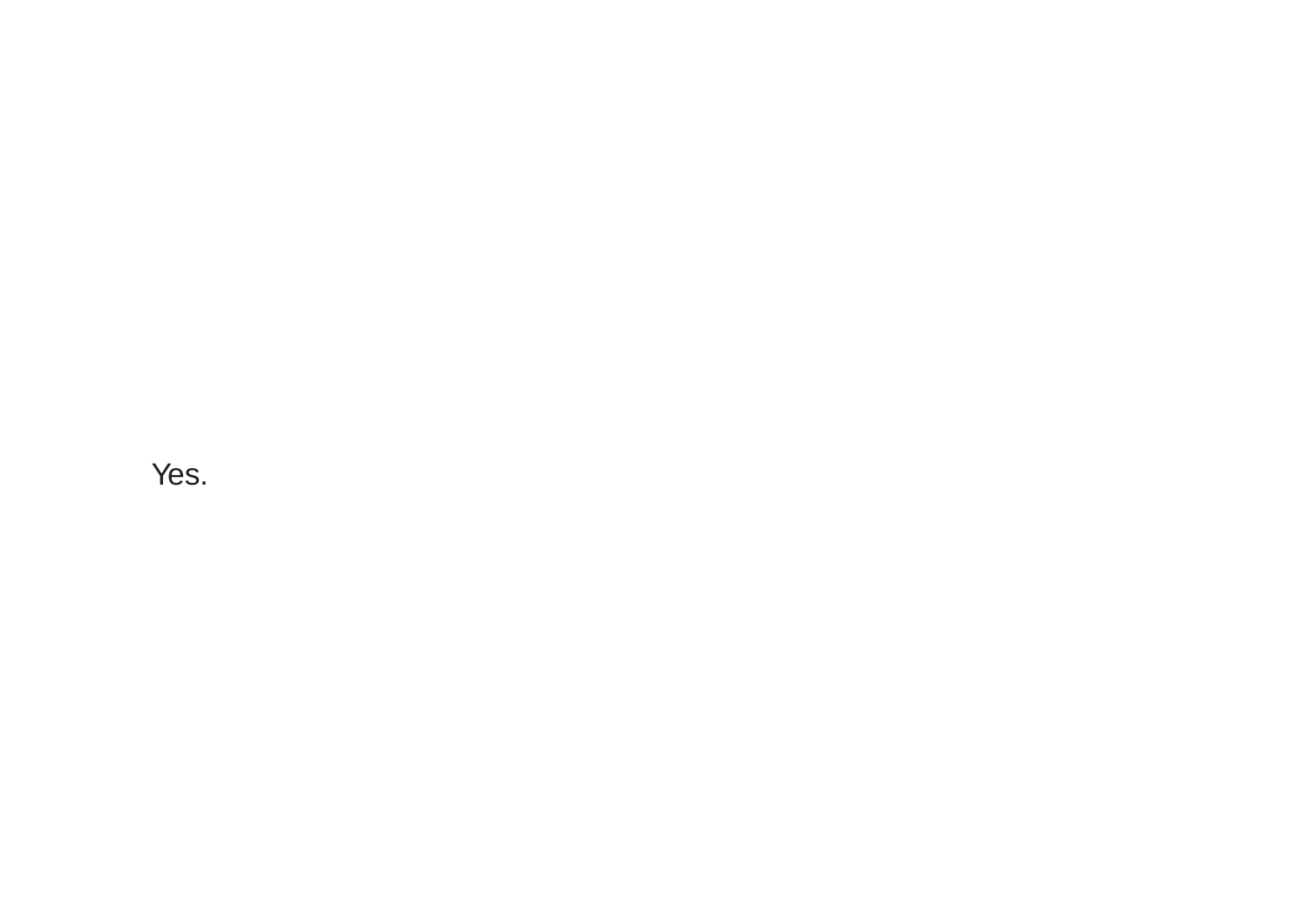## Nonsmooth analysis and geometric measuretheory results.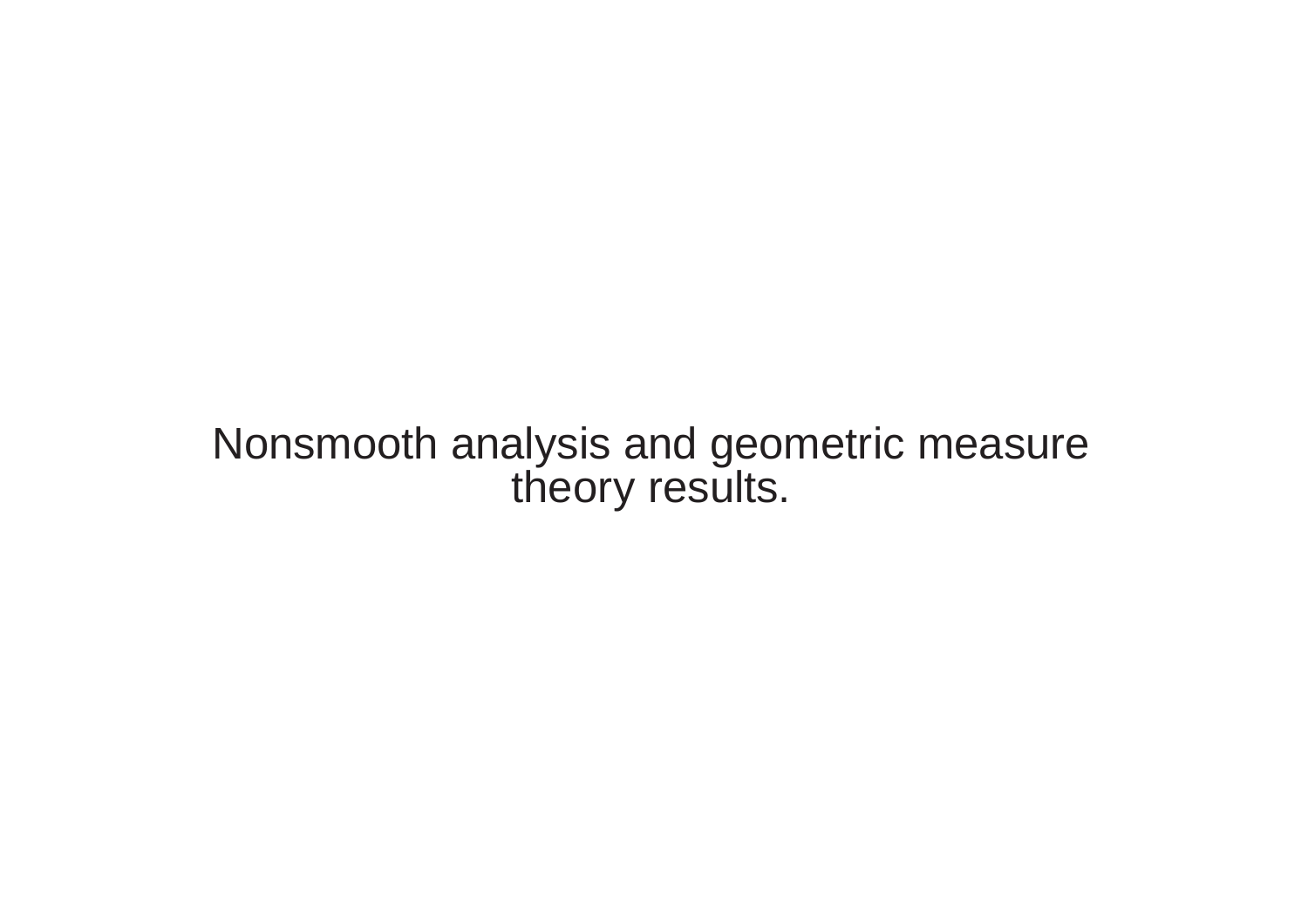Let's focus on sublevels of  $\mathcal T$ , or, equivalently, to reachable sets from the target for the reversed dynamics at time  $T$  (denoted by  $\mathcal{R}^T$ ).

Semiconvexity implies that sublevels of  $\mathcal T$  satisfy a kind of external sphere condition, while semiconcavity implies they satisfy the same kind of internal sphere condition.

**Definition.** Let  $K \subset \mathbb{R}^n$  be closed set. We say that  $\left(\cdot\right)^k$  is a set of the set of the set of the set of the set of the set of the set of the set of the set of the set of the set of the set of the set of the se (a)  $K$  satisfies an external (uniform) sphere condition if  $\exists r>0$  such that  $\forall x \in K$ , there exists  $v \in N(x;K)$ ,  $v \neq 0$ , for which

$$
\langle v, y - x \rangle \le \frac{1}{2r} ||v|| ||y - x||^2 \qquad \forall y \in K. \tag{1}
$$

(b)  $K$  has positive reach (Federer TAMS '59) (proximally smooth, proxregular,  $\varphi$ -convex, ...) if (1) holds for all  $v\in N(x;K).$ (c) internal sphere condition  $=$  external sphere condition for  $K^c$ .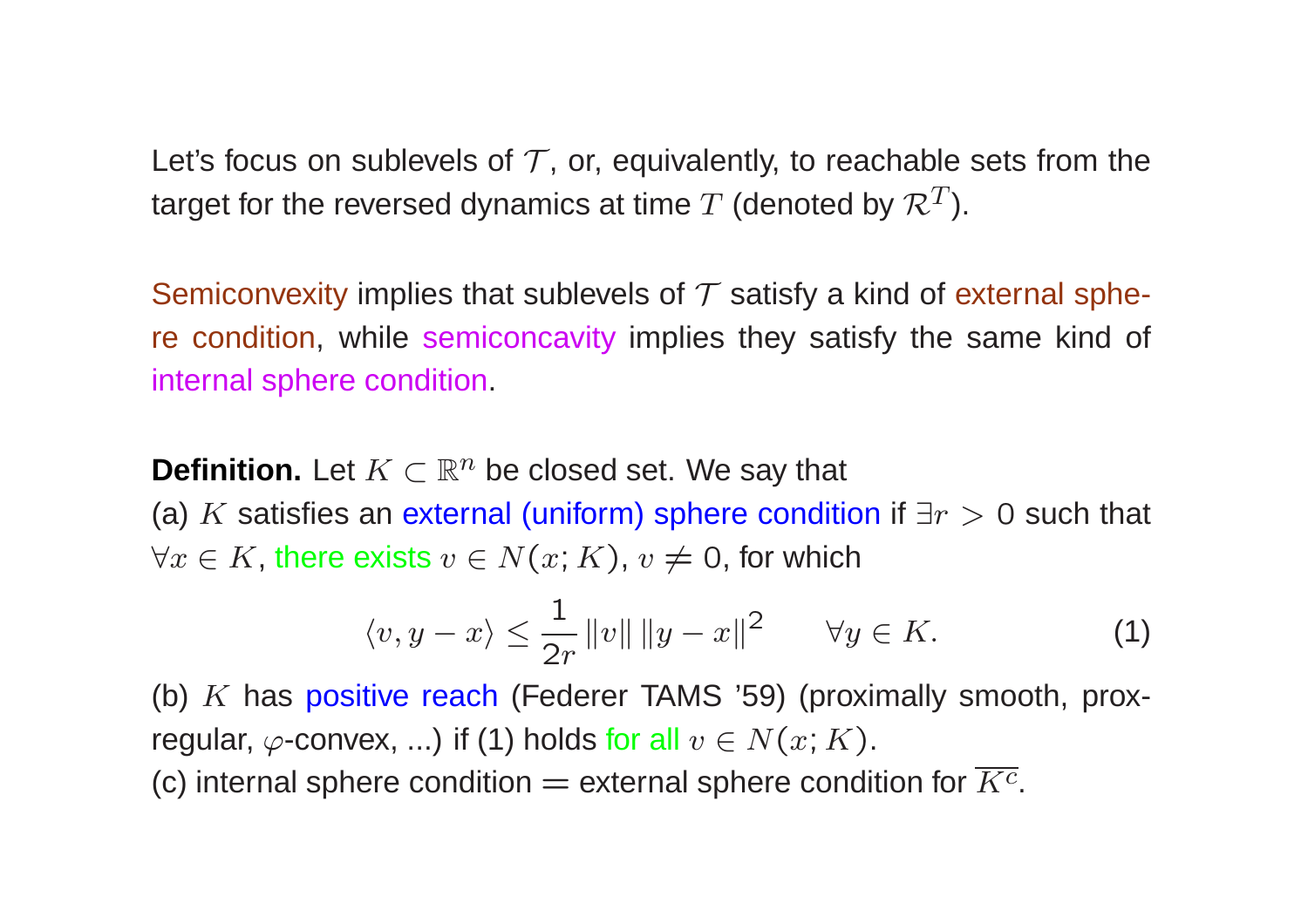

Of course,  $K$  is convex if and only if  $r = \infty$ . Inward corners are forbidden.

#### Well known facts:

and the contract of if  $f : \mathbb{R}^n \to \mathbb{R}$  is semiconvex/semiconcave, then its epigraph/hypograph<br>as positive reach: has positive reach;

– the epigraph of  $f(x) = \sqrt{|x|}$  has positive reach, but f is not locally Lipschitz;<br>
W has positive reach iff the metric projection ante M is a singlet

–  $K$  has positive reach iff the metric projection onto  $K$  is a singleton in a noighborhood of  $K$ neighborhood of  $K$ .

In general, (a) and (b) are different. However (Nour-Stern-Takche, JCA(2009)) if  $K$  is epi-Lipschitz (= the normal cone is pointed), then (a)  $\Leftrightarrow$  (b).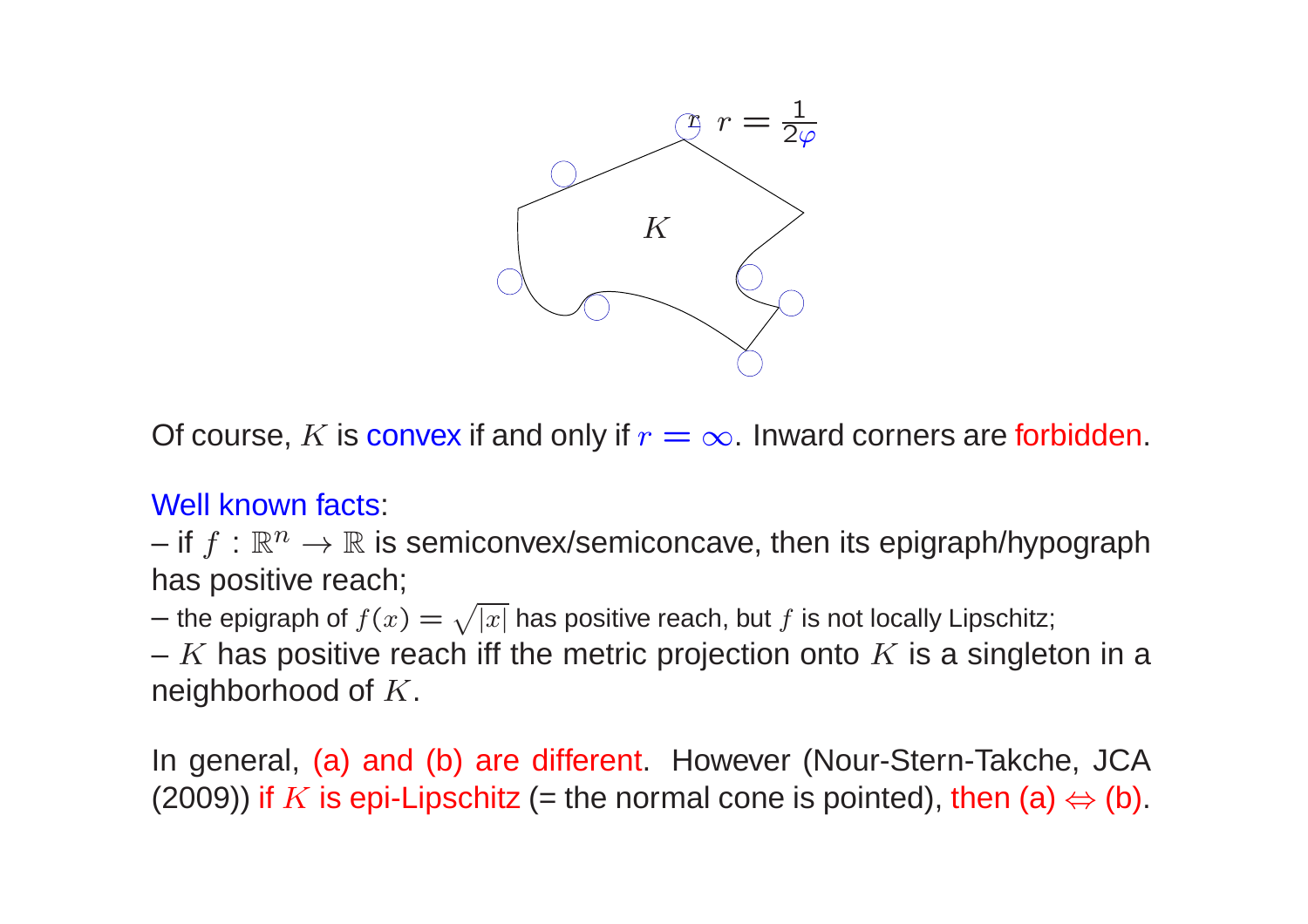Properties of sets (and epigraphs) with positive reach.

1. Proximal, Fréchet, Clarke normal cones to  $K$  do coincide.<br>Mareover (Eoderer, TAMS (1050)), the eet Moreover (Federer, TAMS (1959)), the set

$$
K^{(k)} = \{x \in K \,:\, \mathcal{H} - \dim(N(x;K)) \geq n - k\}
$$

 $K^{(k)} = \{x \in K \, : \, \mathcal{H} - \mathsf{dim}(N(x;K)) \geq n-k\}$ is  $\mathcal{H}^k$ -rectifiable (analogous to a  $k$ -face of a convex set). In particular, the set of points where the normal cone has dimension  $\geq 2$  (i.e., where  $K$  has a "corner") is  $\mathcal{H}^{n-2}$ -rectifiable.

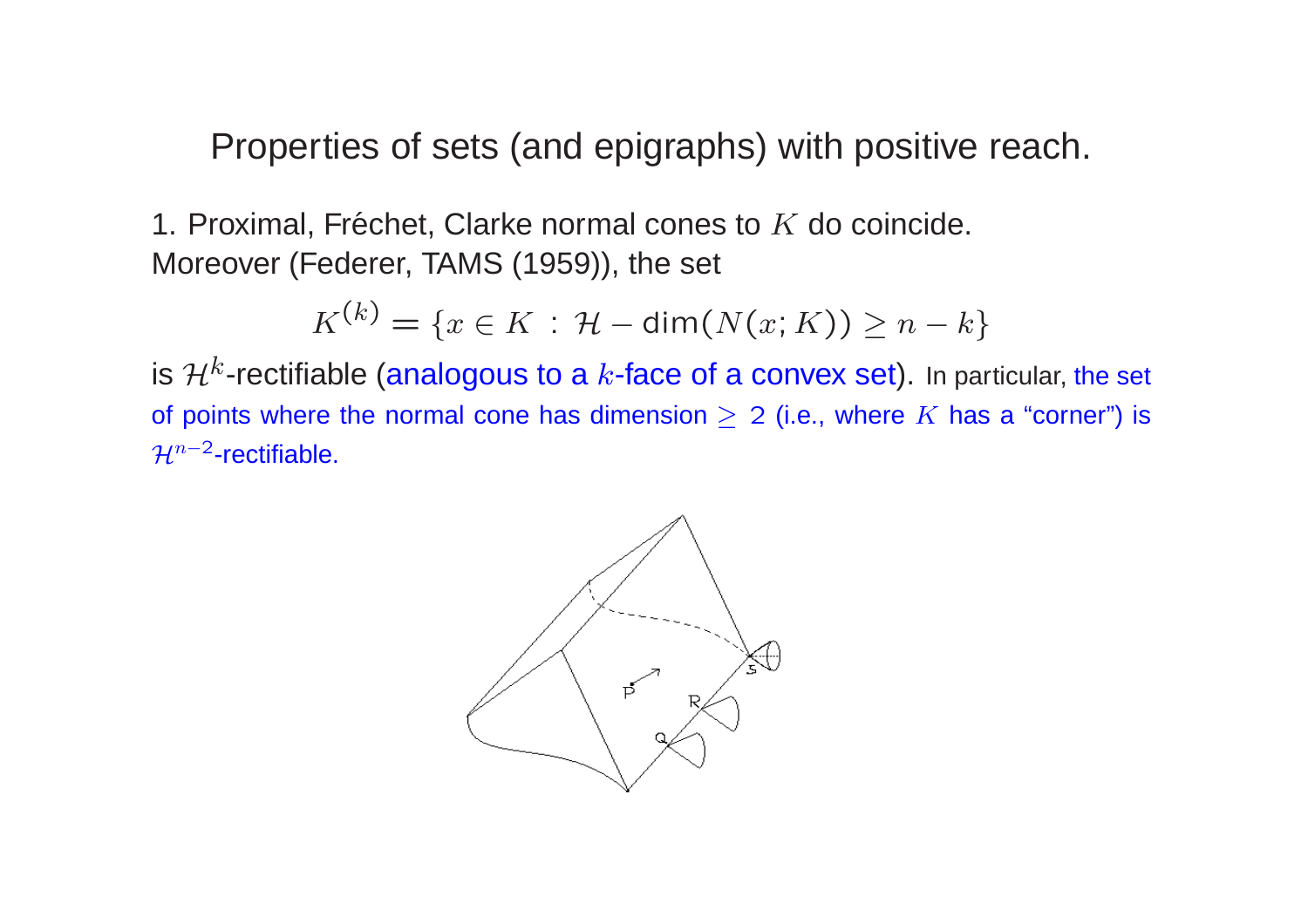2. (GC-Marigonda, Calc. Var. (2006)) Let  $K\subset \mathbb{R}^n$  be compact with positive reach. Then  $K$  has finite perimeter in  $\mathbb{R}^n$  and the De Giorgi outer<br>permal coincides with the unit provimal permal. Under a patural pende normal coincides with the unit proximal normal . Under <sup>a</sup> natural nondegeneracy condition, the reduced boundary coincides  $\mathcal{H}^{n-1}$ -a.e. with the topological boundary.

3. Let  $\Omega \subseteq \mathbb{R}^n$  be open and let  $f : \Omega \to \mathbb{R} \cup \{+\infty\}$  be continuous and<br>continuous that its anigraph has positive reach e that its enigraph has positive re assume that its epigraph has positive reach.

Then (GC-Marigonda, Calc. Var. (2006)) for a.e.  $x \in \Omega$  there esists  $\delta \to 0$  cuch that f is somiconuox in  $P(x, \delta)$ . In particular, f is a o  $\delta_x > 0$  such that f is semiconvex in  $B(x, \delta_x)$ . In particular, f is a.e. differentiable in Ω, is locally BV in Ω and admits a second order Taylor<br>expansion around a.e.  $\pi \subseteq \Omega$ expansion around a.e.  $x\in\Omega.$ 

 Moreover, (GC-Marigonda-Wolenski (2011)) <sup>a</sup> representation formula forthe generalized gradient of  $f$  using limits of convex combinations of gradients, similar to the classical formula for Lipschitz functions, holds.

Therefore epi/hypo $f$  with positive reach is a reasonable substitute of semiconvexity/concavity.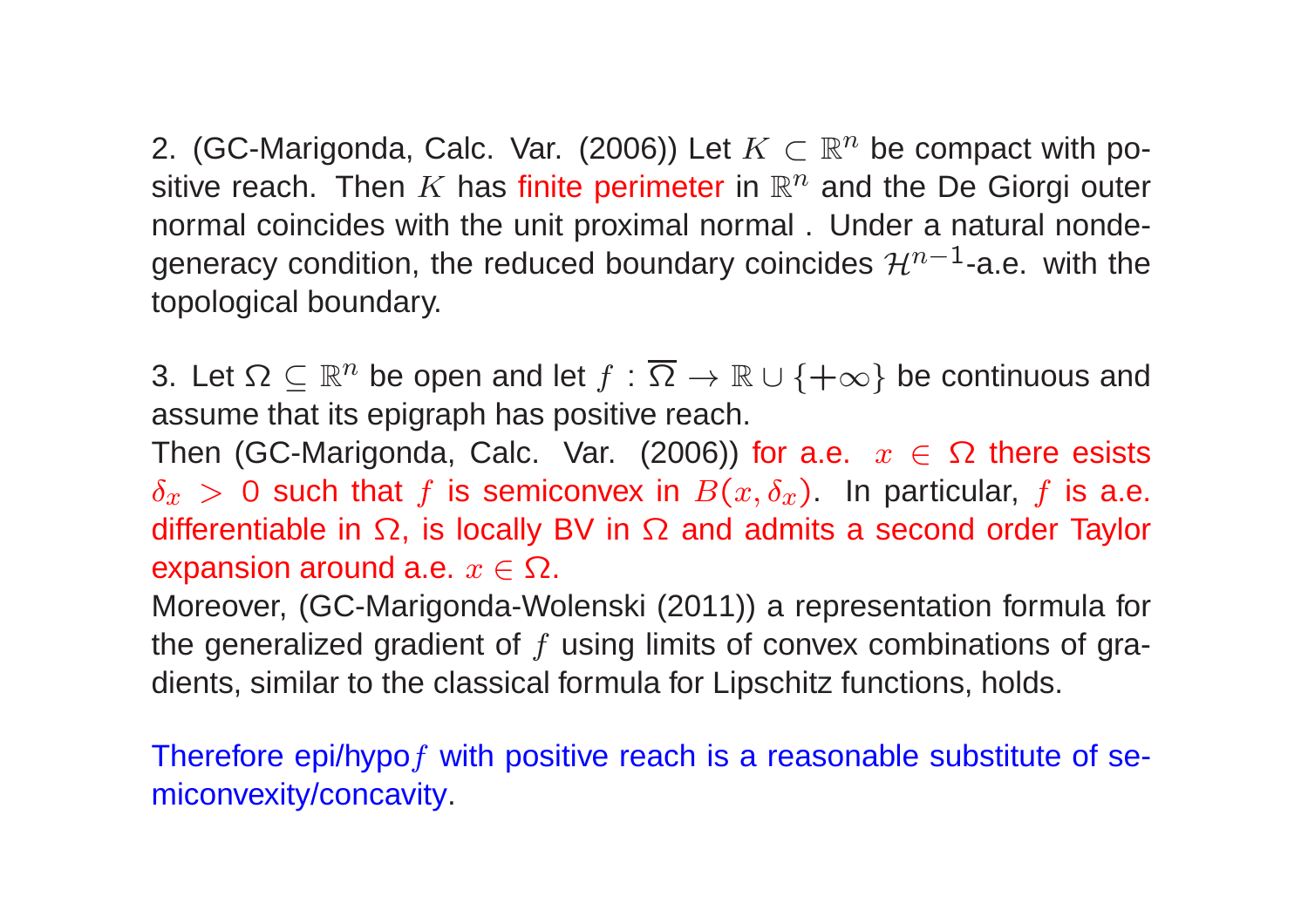## Properties of sets (and epigraphs) with uniform external sphere condition.

**Theorem.** (Khai T. Nguyen, JMAA 2010) Let  $f : \mathbb{R}^n \to \mathbb{R}$  be continuous and such that its epigraph satisfies <sup>a</sup> (locally) uniform external sphere condition. Then the set of points  $x$  where  $N(\operatorname{\mathsf{epi}} f; (x, f(x))$  is not pointed (= contains lines) is a <mark>closed set with Lebesgue  $n$ -dimensional measure zero</mark>.

Therefore, such functions enjoy essentially the same properties of functions whose epigraph has positive reach.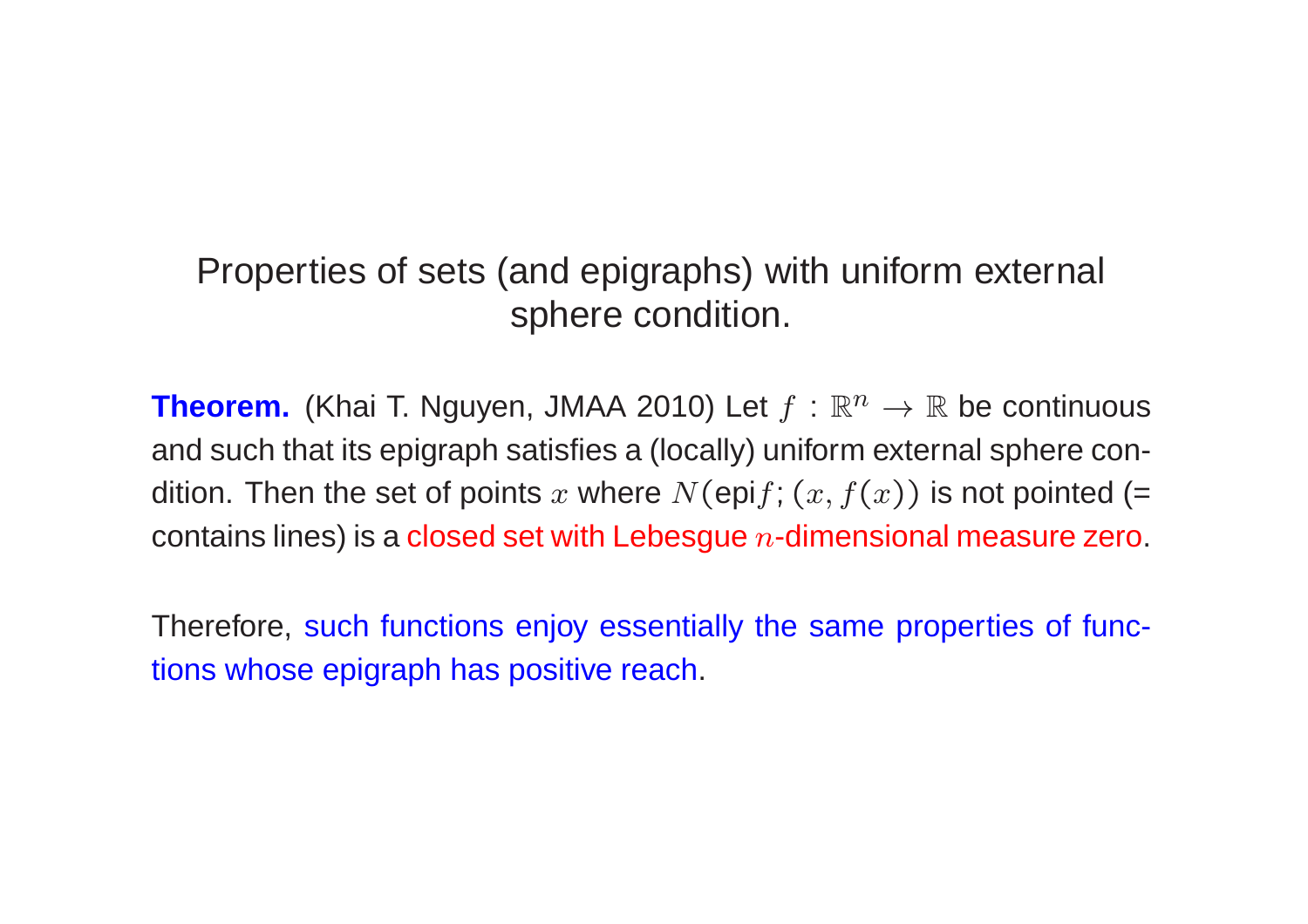# Results for the minimum time function.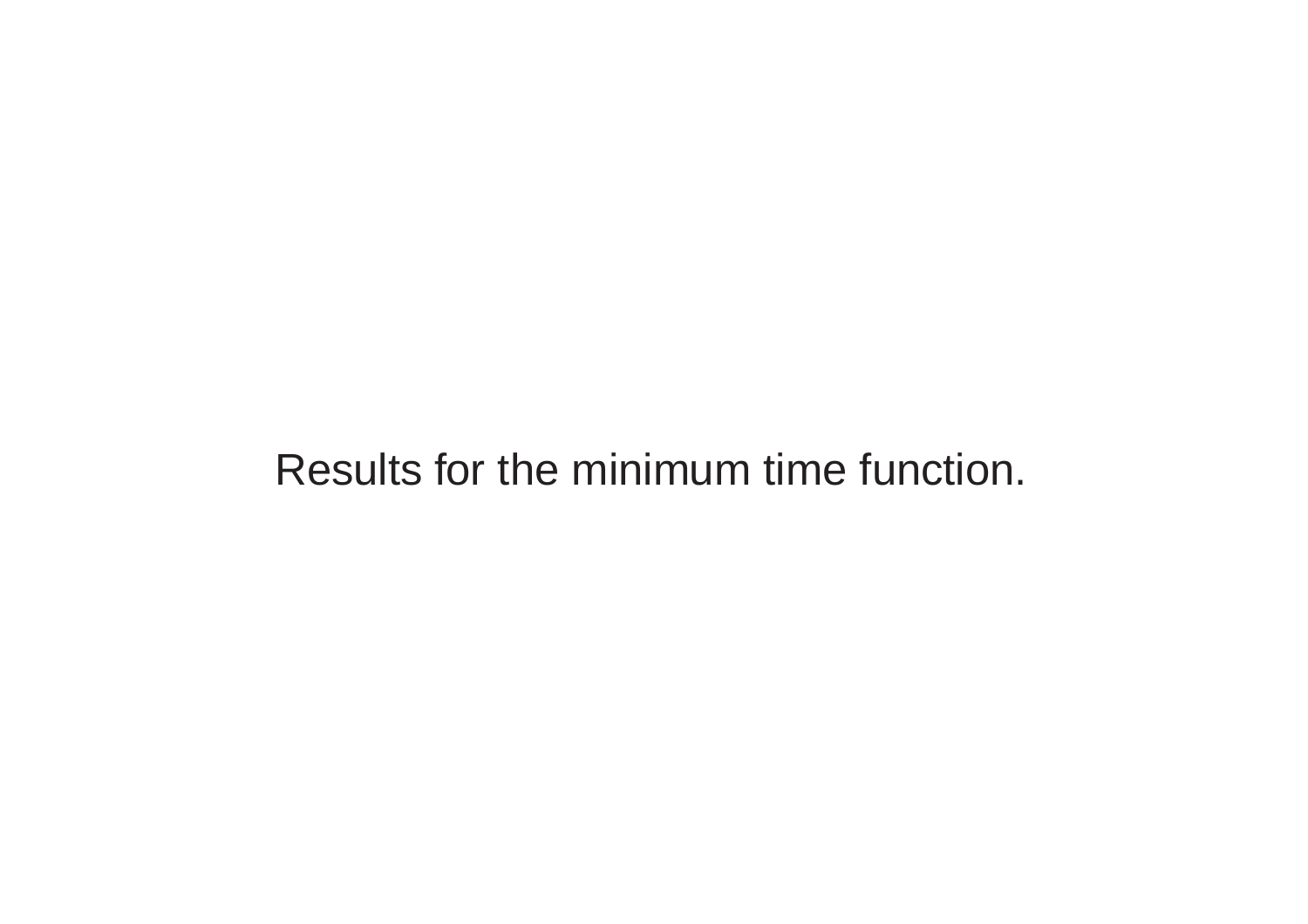Consider the controlled dynamics

$$
\dot{x} = f(x) + g(x)u, \qquad x(0) = x
$$

 $x\in\mathbb{R}^n$ ,  $u\in U\subset\mathbb{R}^m$ ,  $U$  compact and convex.

We are given a closed target  $S.$ 

Let  $\mathcal{T}(x)$  be the minimum time to reach the target  $S$  from  $x.$ 

#### **Assumptions.**

1) 
$$
f
$$
 and  $g$  are  $\mathcal{C}^{1,1}$ .

2)  $S$  satisfies an internal sphere condition with uniform radius  $\rho >0.$ 

3)  $\mathcal T$  is continuous on  $S^c$  (controllability + small time controllability).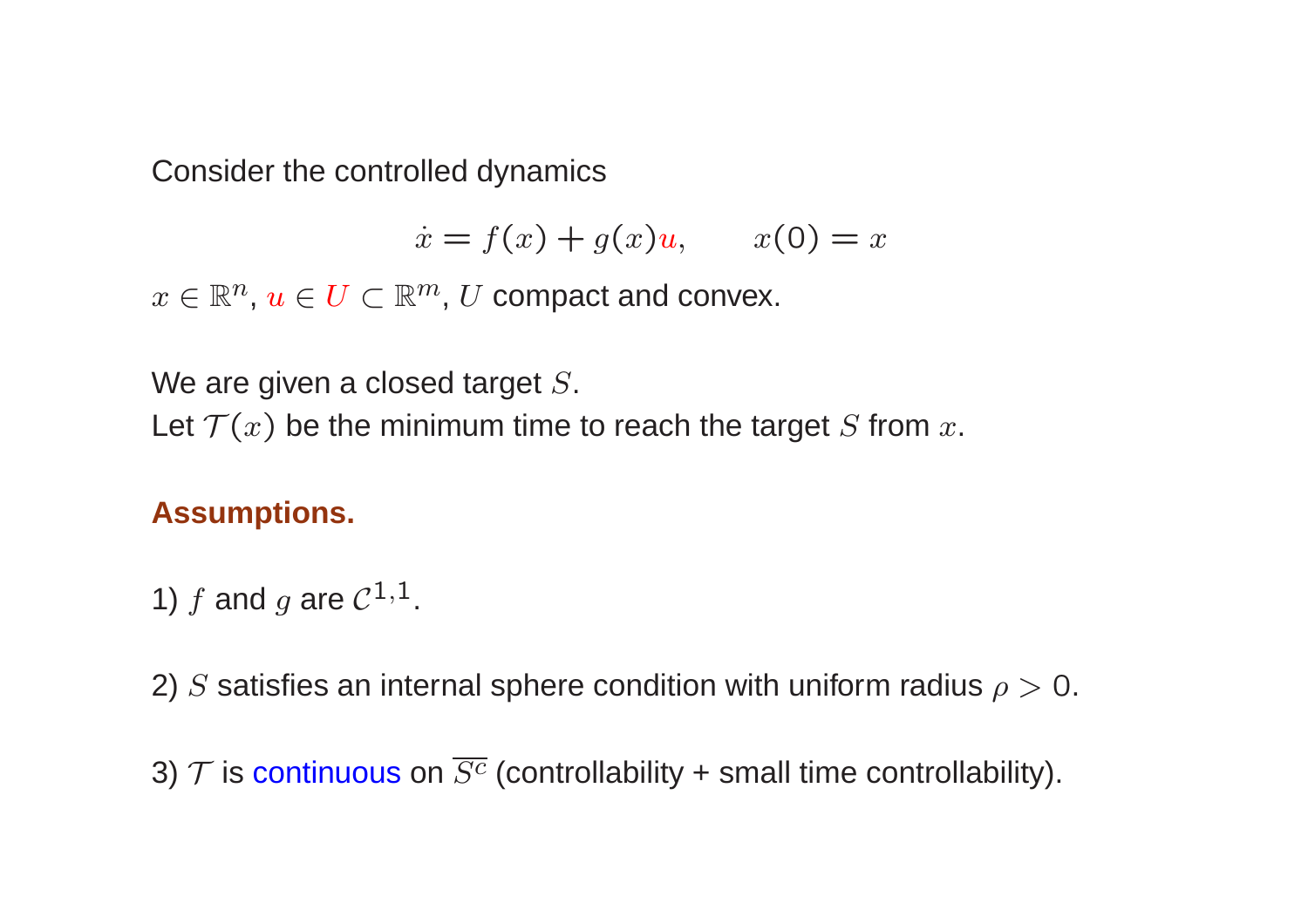**Theorem.** (Khai T. Nguyen, JMAA 2010). Under the above assumptions, the hypograph of  ${\cal T}$  satisfies a <mark>locally uniform internal sphere condition</mark>.

**Theorem.** (GC- Khai T. Nguyen, SICON 2010) Assume furthermore that the normal cone to the hypograph of  $\mathcal T$  is <mark>pointed. T</mark>hen the hypograph of  $\mathcal T$  has positive reach and we can compute the generalized gradient of  $T.$ 

The result is perhaps natural: if the target satisfies an internal spherecondition and the dynamics is reasonably regular, than one can expect thesublevels of  $\mathcal T$  to satisfy the same condition. In fact they are backwards reachable sets from the target, therefore they can be seen (essentially) asunion of sets with internal spheres.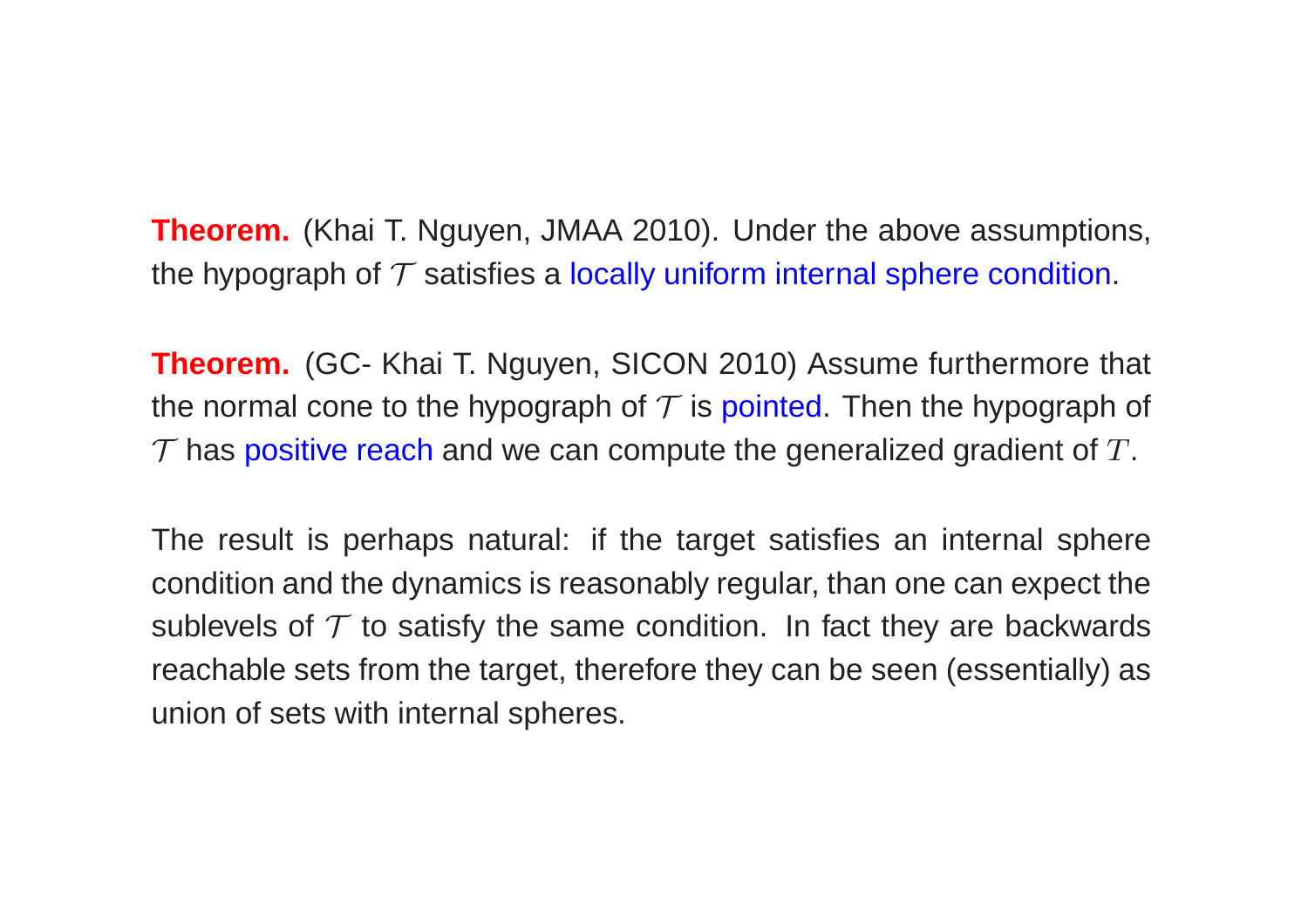There is <sup>a</sup> lot of work in progress (Khai T. Nguyen, A. Marigonda, D. Vit tone) for the case where the target satisfies a "uniform internal Fréchet normal condition". Similar results are being obtained, but with entirely different methods. This work will have applications to the regularity of  ${\cal T}$  in the case of a  $\mathcal{C}^{1,\alpha}$ -dynamics,  $0 < \alpha < 1.$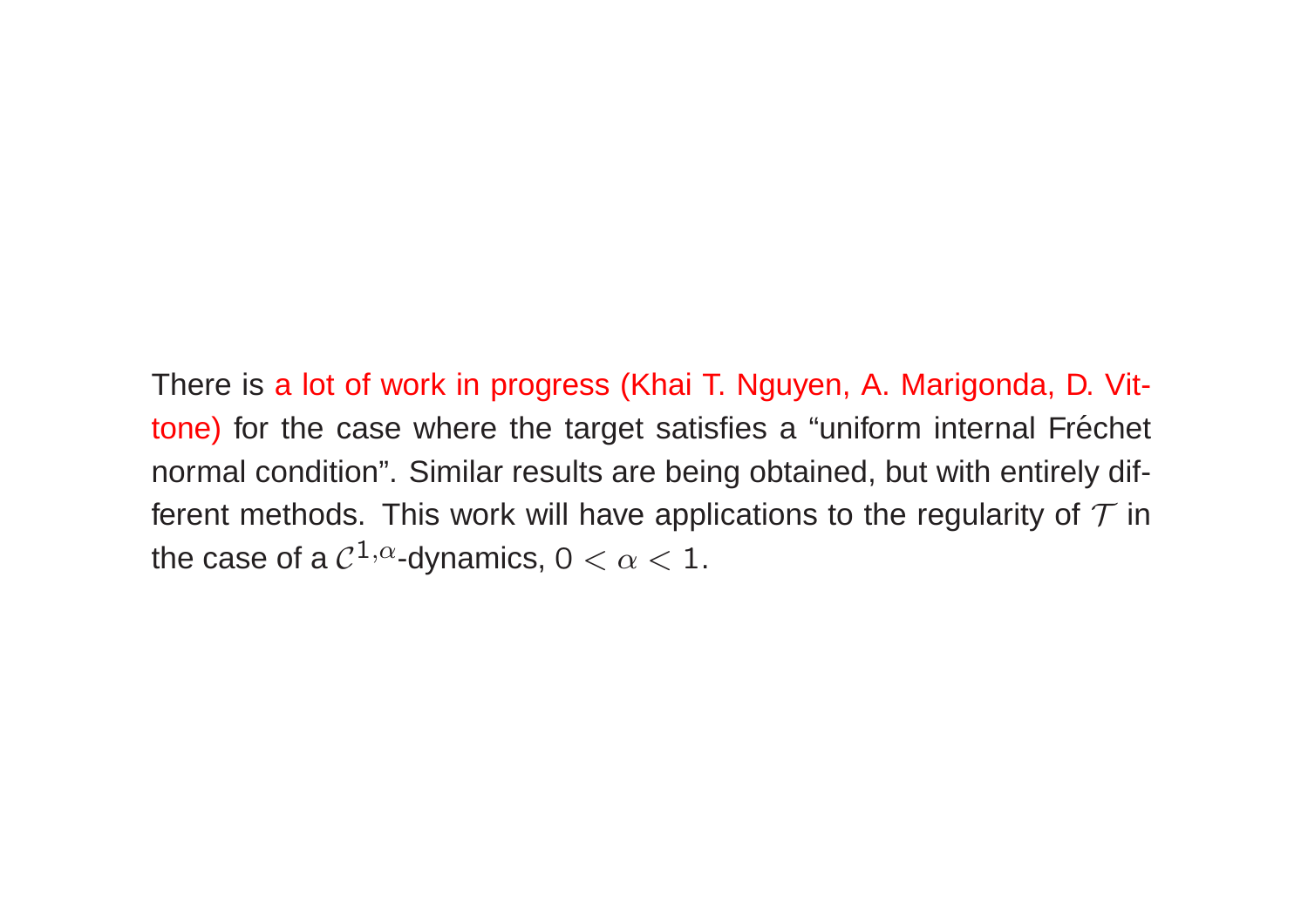The case where the target is "fat" seems to be well understood.

We switch now to the "opposite" case: we take the <mark>target to be the origin</mark>.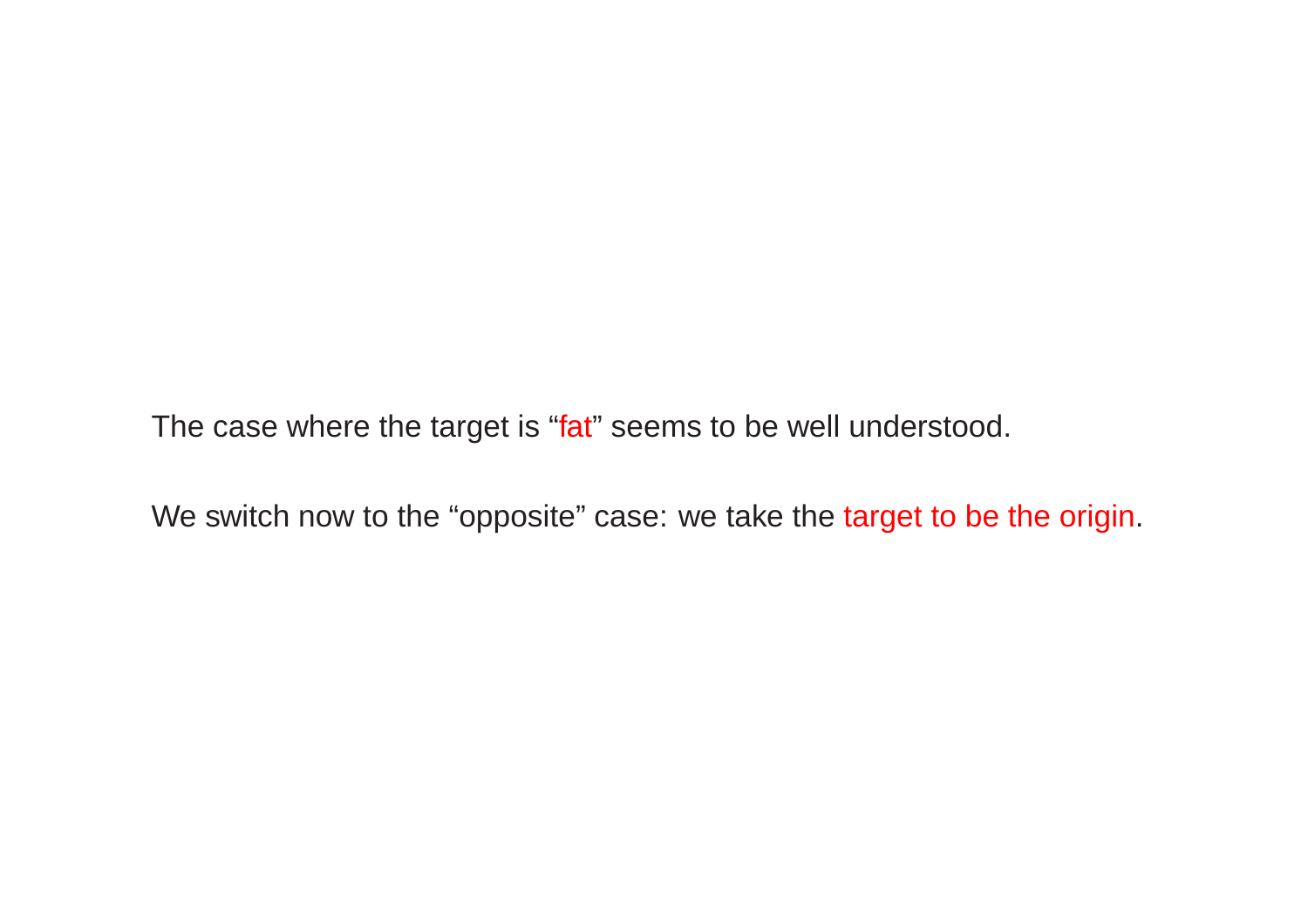**Theorem.** (G. C, A. Marigonda, P. Wolenski, SICON (2006)) Let the target  $S$  be convex and the dynamics be linear:

$$
\begin{cases}\n\dot{x} = Ax + Bu \\
x(0) = \xi.\n\end{cases}
$$

If  $\mathcal T$  is continuous on  $S^c$ , then  $\mathsf{epi}(\mathcal T)$  has positive reach.

The proof uses a computation of the proximal subdifferential of  $\mathcal T$  using normals to the target (transported using the adjoint equation), which givethe direction, and the Hamiltonian, which gives the norm (see Wolenski-Yu, 1998).

This is <sup>a</sup> generalization of the first result of this type, due to Cannarsa andSinestrari (Calc. Var. '95), where semiconvexity of  $\mathcal T$  is proved, provided  $T$  is locally Lipschtz.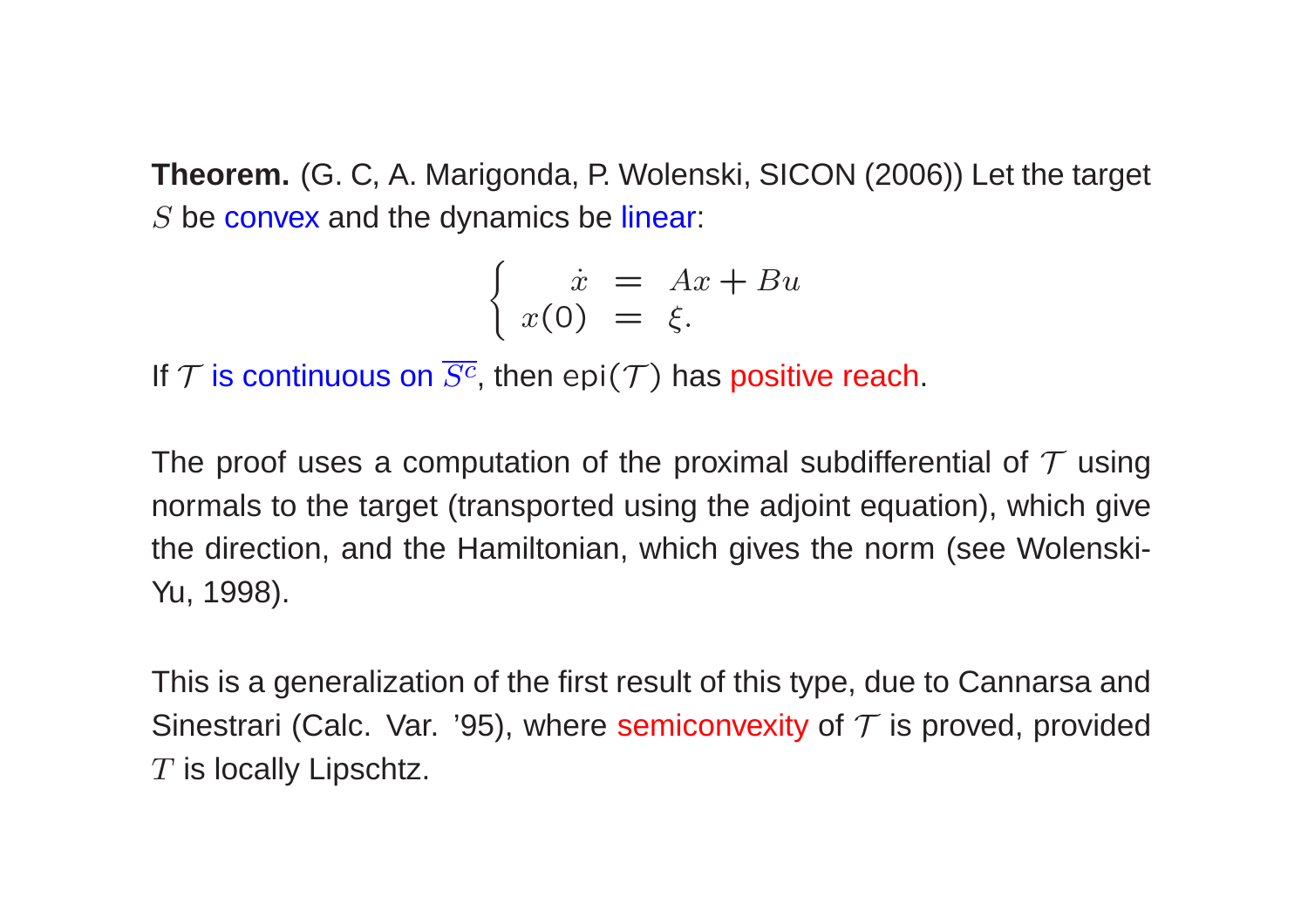**Example <sup>1</sup> (rocket car).** Consider the problem of reaching in minimumtime the origin subject to the dynamics

$$
\ddot{x}=u\in [-1,1].
$$

The minimum time function is:

$$
\mathcal{T}(x,y) = \begin{cases} y + 2\sqrt{y^2/2 + x} & \text{for } x \ge -y|y|/2, \\ -y + 2\sqrt{y^2/2 - x} & \text{for } x < -y|y|/2 \end{cases}
$$

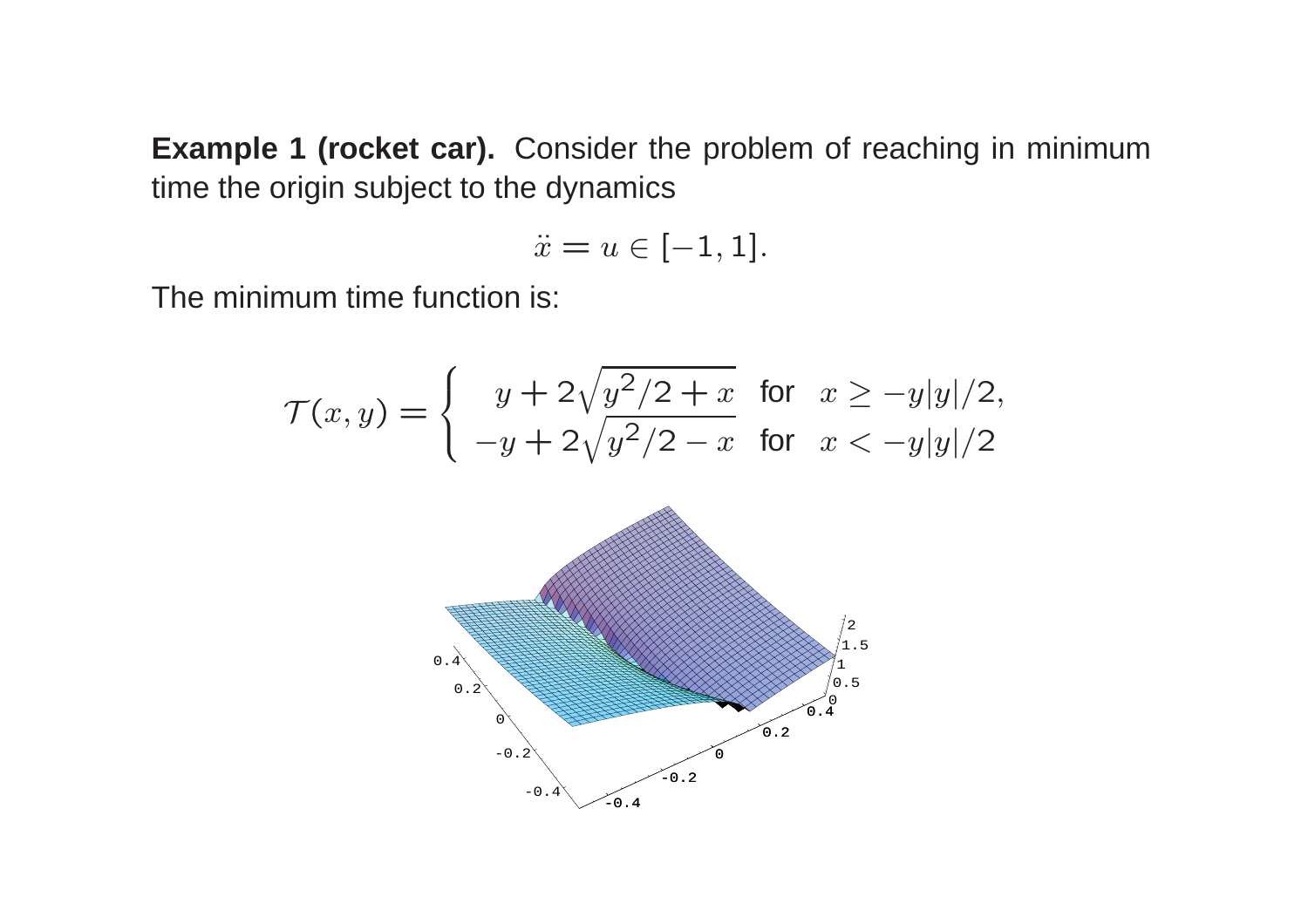**Example <sup>2</sup> (Cannarsa and Sinestrari).** Consider the problem of reachingin minimum time the origin subject to the dynamics

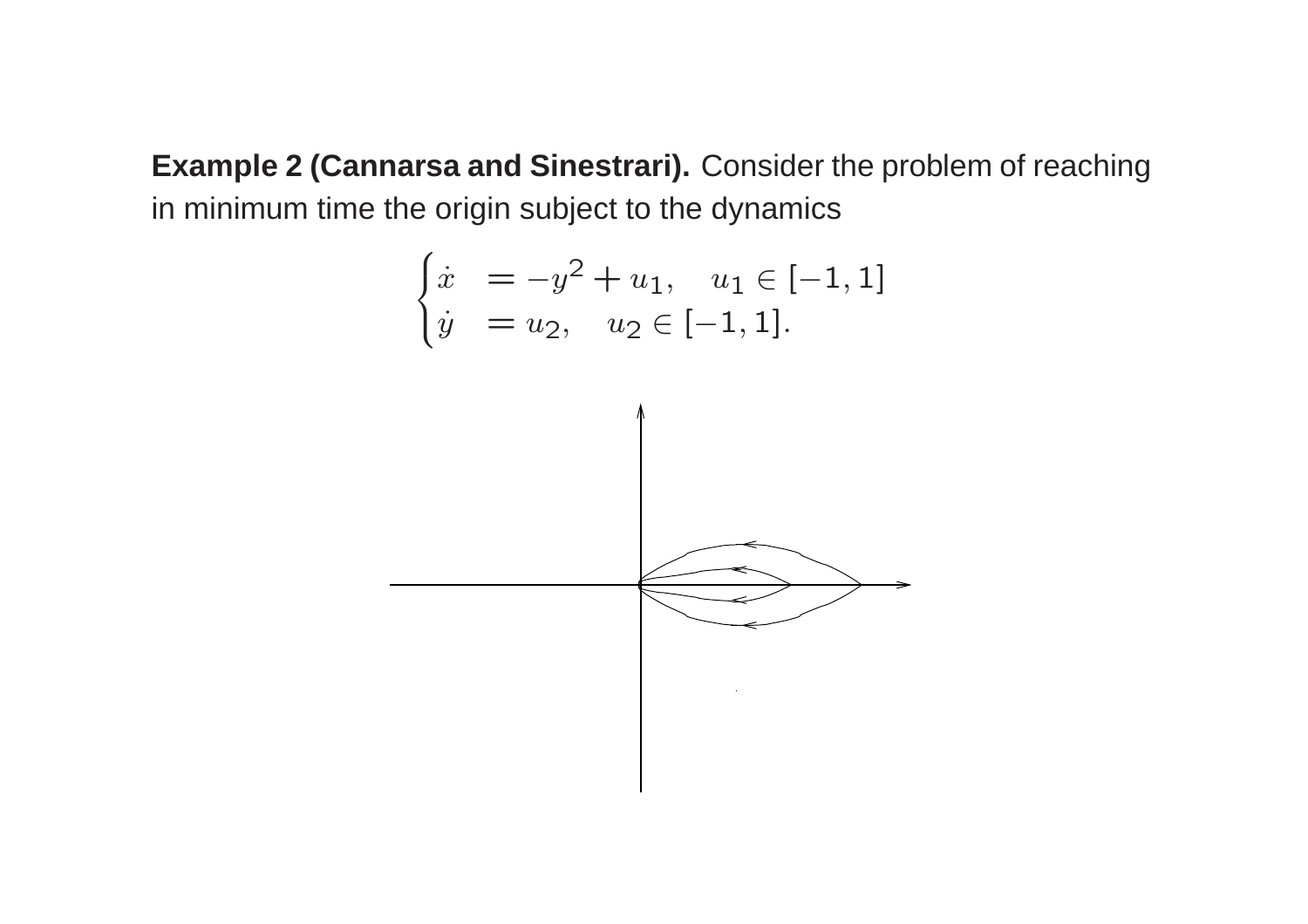### **Example 3.**

$$
\begin{cases} \n\dot{x} = y^2 + y \\
\dot{y} = -y^2 + u, \quad u \in [-1, 1].\n\end{cases}
$$

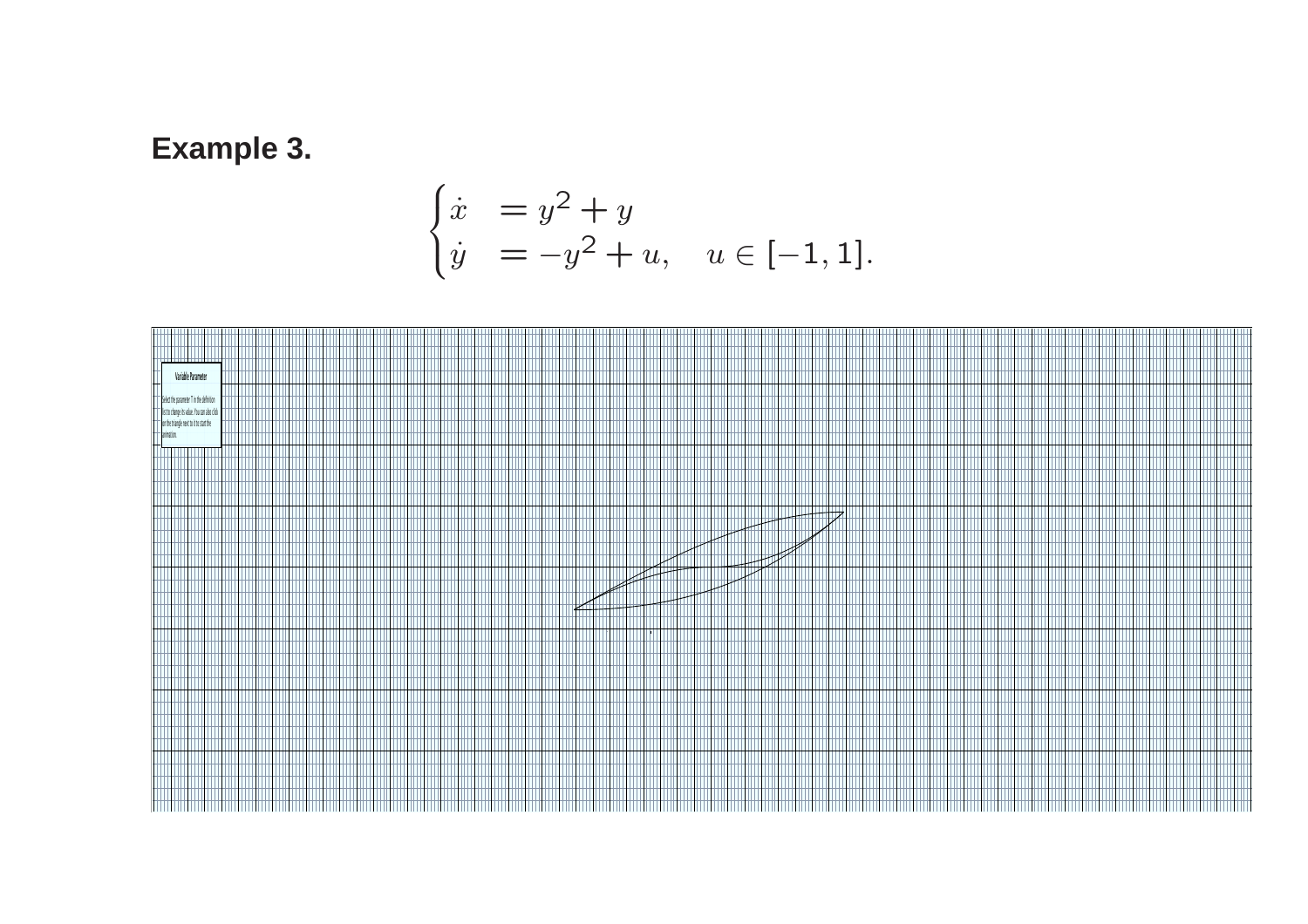The linearization around the origin is:

Example 1.

$$
\begin{pmatrix} x \\ y \end{pmatrix}' = \begin{pmatrix} 0 & 1 \\ 0 & 0 \end{pmatrix} \begin{pmatrix} x \\ y \end{pmatrix} + \begin{pmatrix} 0 \\ 1 \end{pmatrix} u
$$

Example 2.

$$
\begin{pmatrix} x \\ y \end{pmatrix}' = \begin{pmatrix} 0 & 0 \\ 0 & 0 \end{pmatrix} \begin{pmatrix} x \\ y \end{pmatrix} + \begin{pmatrix} 1 & 0 \\ 0 & 1 \end{pmatrix} \begin{pmatrix} u_1 \\ u_2 \end{pmatrix}
$$

Example 3.

$$
\begin{pmatrix} x \\ y \end{pmatrix}' = \begin{pmatrix} 0 & 1 \\ 0 & 0 \end{pmatrix} \begin{pmatrix} x \\ y \end{pmatrix} + \begin{pmatrix} 0 \\ 1 \end{pmatrix} u
$$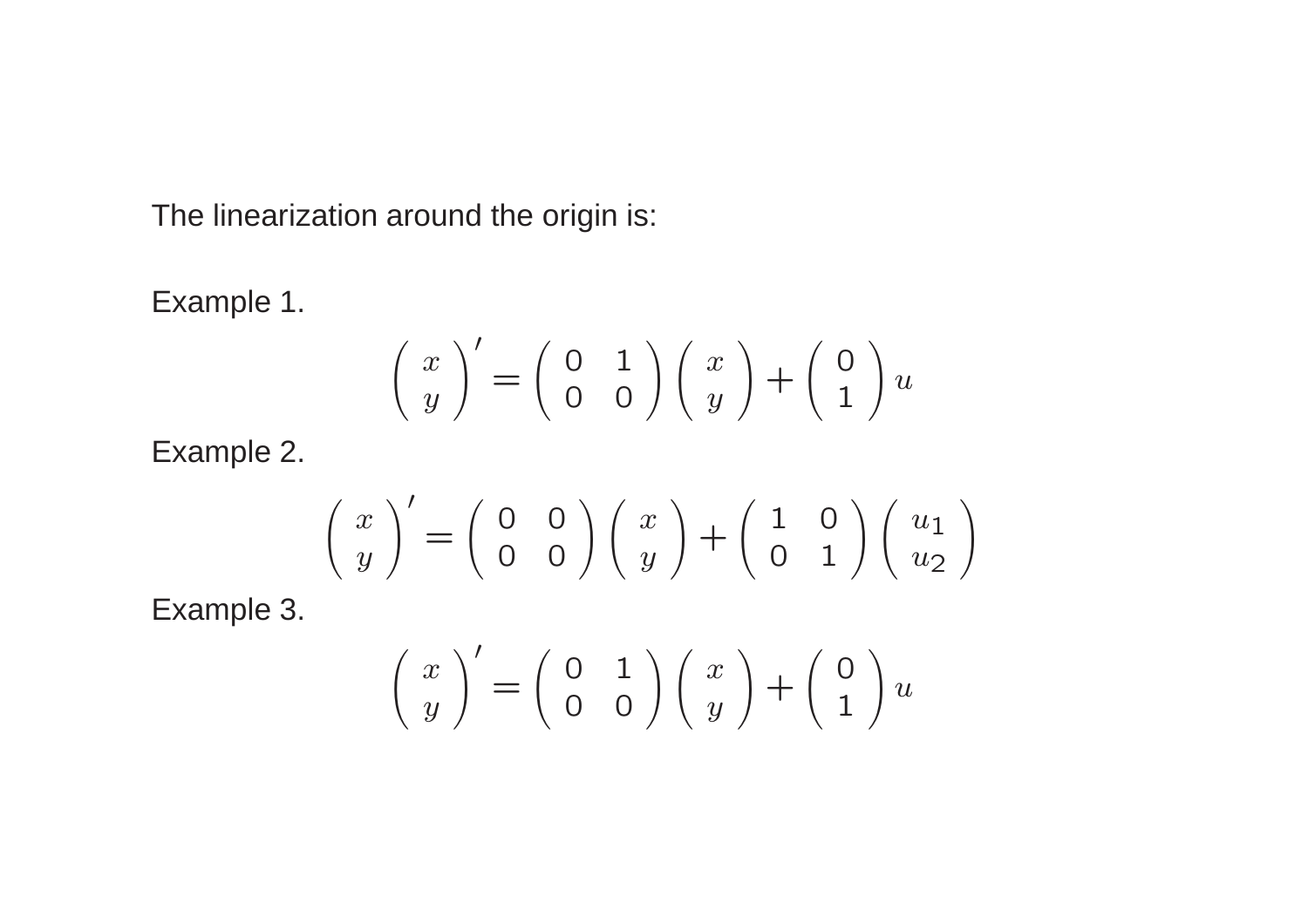The linear part in Example 2 is not strong enough.

**Definition.** The linear system

$$
\dot{x} = Ax + Bu, \qquad x \in \mathbb{R}^n, \quad u \in \mathcal{U} \subset \mathbb{R}^m,\tag{2}
$$

where  $B=(b_1,\ldots,b_m)\in \mathbb{M}_{n\times m}$  $_{m}$  is normal if for all  $i=1,\ldots,m$ 

$$
\text{rank}\big[b_i, Ab_i, \dots, A^{n-1}b_i\big] = n
$$

(i.e., the system is controllable at the origin by using each control separately). Of course the linearized dynamics of Example <sup>2</sup> is not normal.

Classical (Hermes-LaSalle): the system (2) is <mark>normal</mark> iff the reachable set from the origin at time  $T$  is strictly convex (for all times  $T$ ).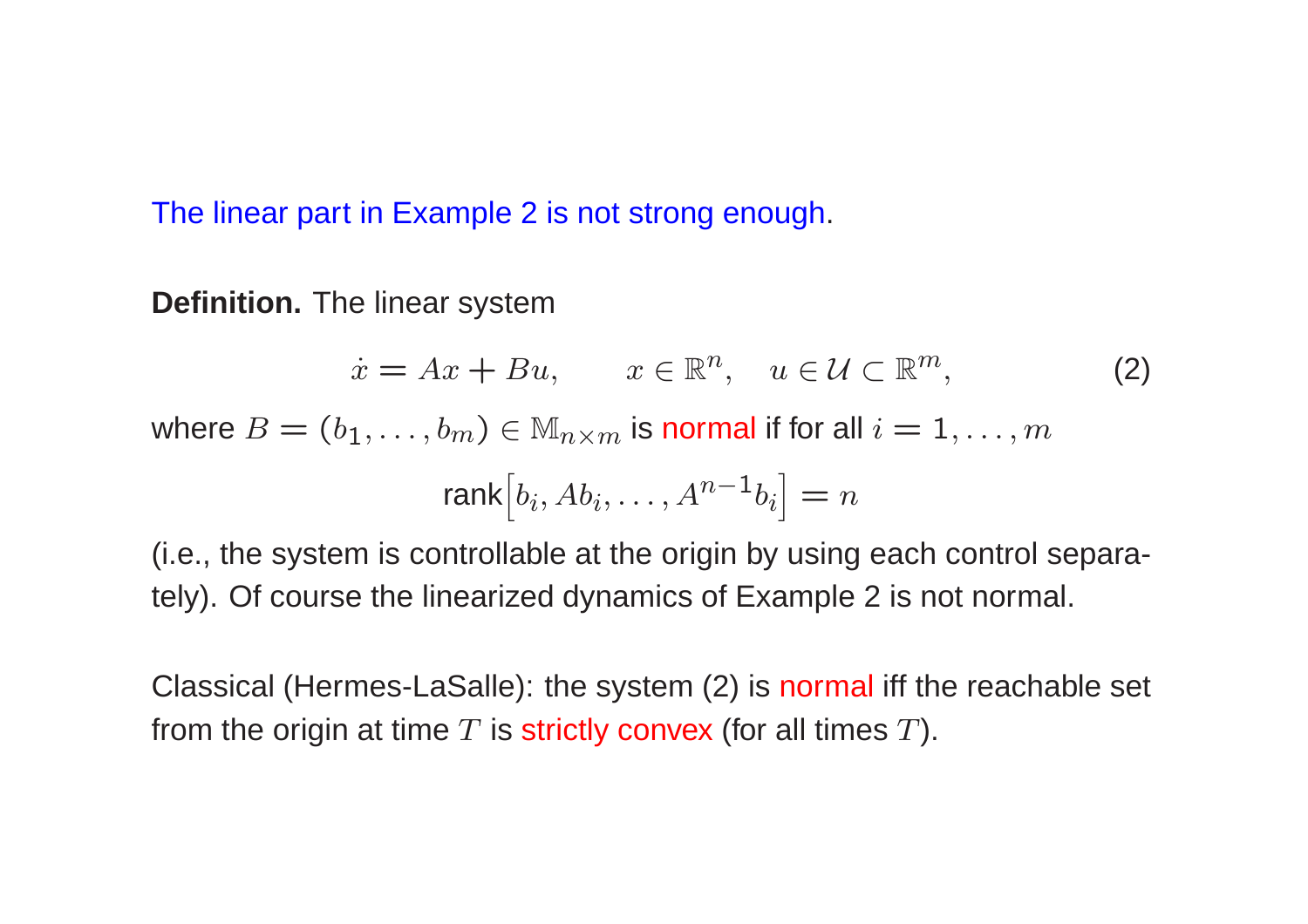A refinement of this classical result.

**Theorem**. (GC, Khai T. Nguyen). Assume that (2) is normal. Then for all  $T>0$  there exists  $\gamma>0$  (depending only on  $A,B,n,m,T)$  such that for all  $x \in \mathcal{R}^T$ , for all  $v \in N(\mathcal{R}^T;x)$  one has

$$
\langle v, y - x \rangle \le -\gamma ||v|| ||y - x||^n \quad \forall y \in \mathcal{R}^T.
$$

**Remark**. The power  $n$  is optimal:  $x^0$  $n) = u \in [-1, 1].$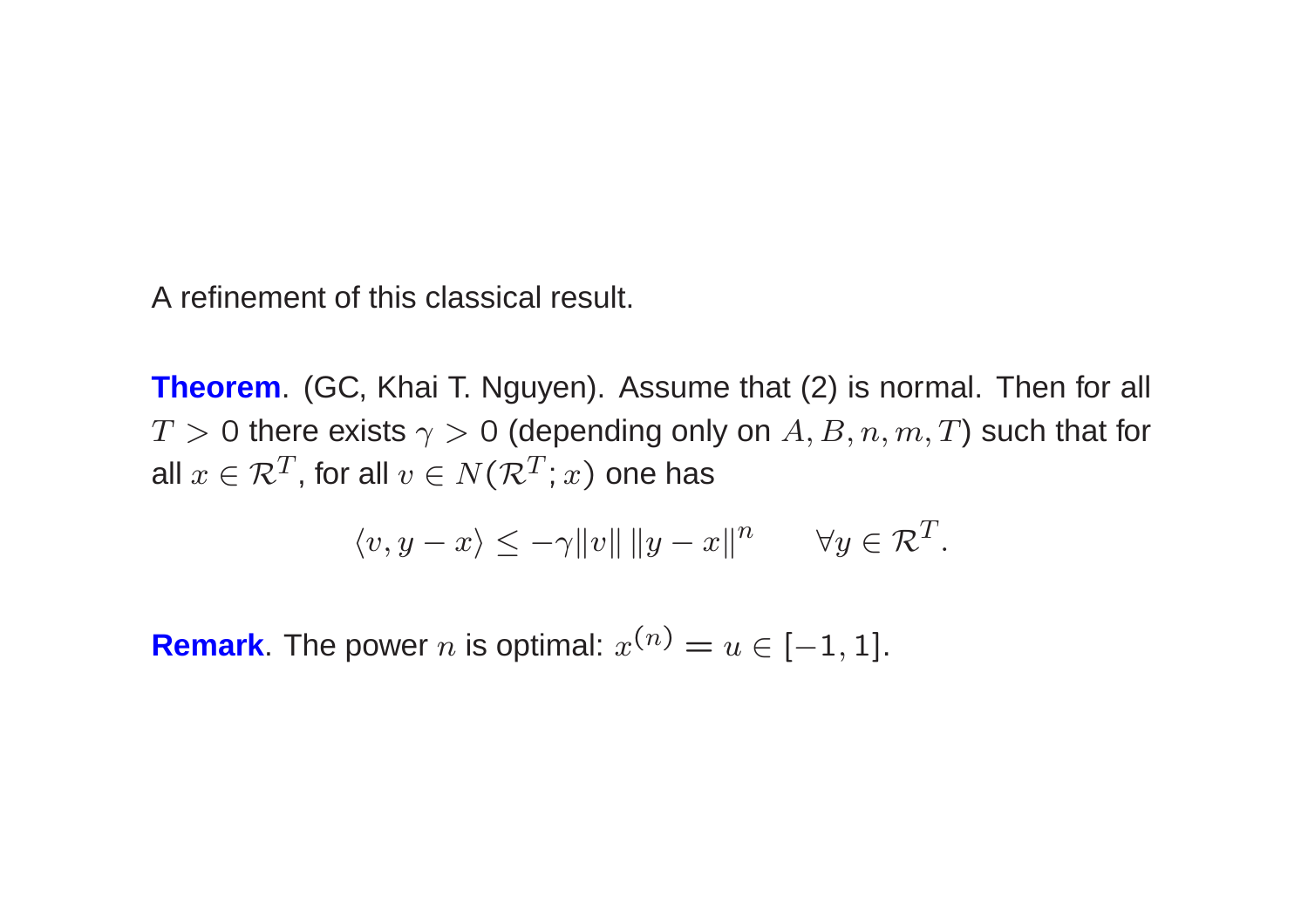The proof is rather technical and has two main ingredients:

• an analysis of the zeros of the switching functions

$$
g_i(s) = \langle e^{As}b_i, \zeta \rangle, \qquad \zeta \in \mathbb{R}^n
$$

and of its derivatives (essentially the interval  $[0,T]$  is split into  $n$  disjoint sets where one of  $g_i, g'_i, \ldots, g_i^{(n-1)}$  is bounded away fror  $\overline{\left( \right. }%$  $\, n \,$  $\binom{(n-1)}{i}$  is bounded away from zero; those sets are disjoint union of <sup>a</sup> finite [and computable] number of intervals);

• an integral inequality

$$
\int_a^b (t-a)^k K(t) dt \geq \frac{1}{k+1} \left( \int_a^b K(t) dt \right)^{k+1},
$$

where  $K\in L^\infty$ ,  $0\leq K\leq1,$   $k\in\mathbb{N}.$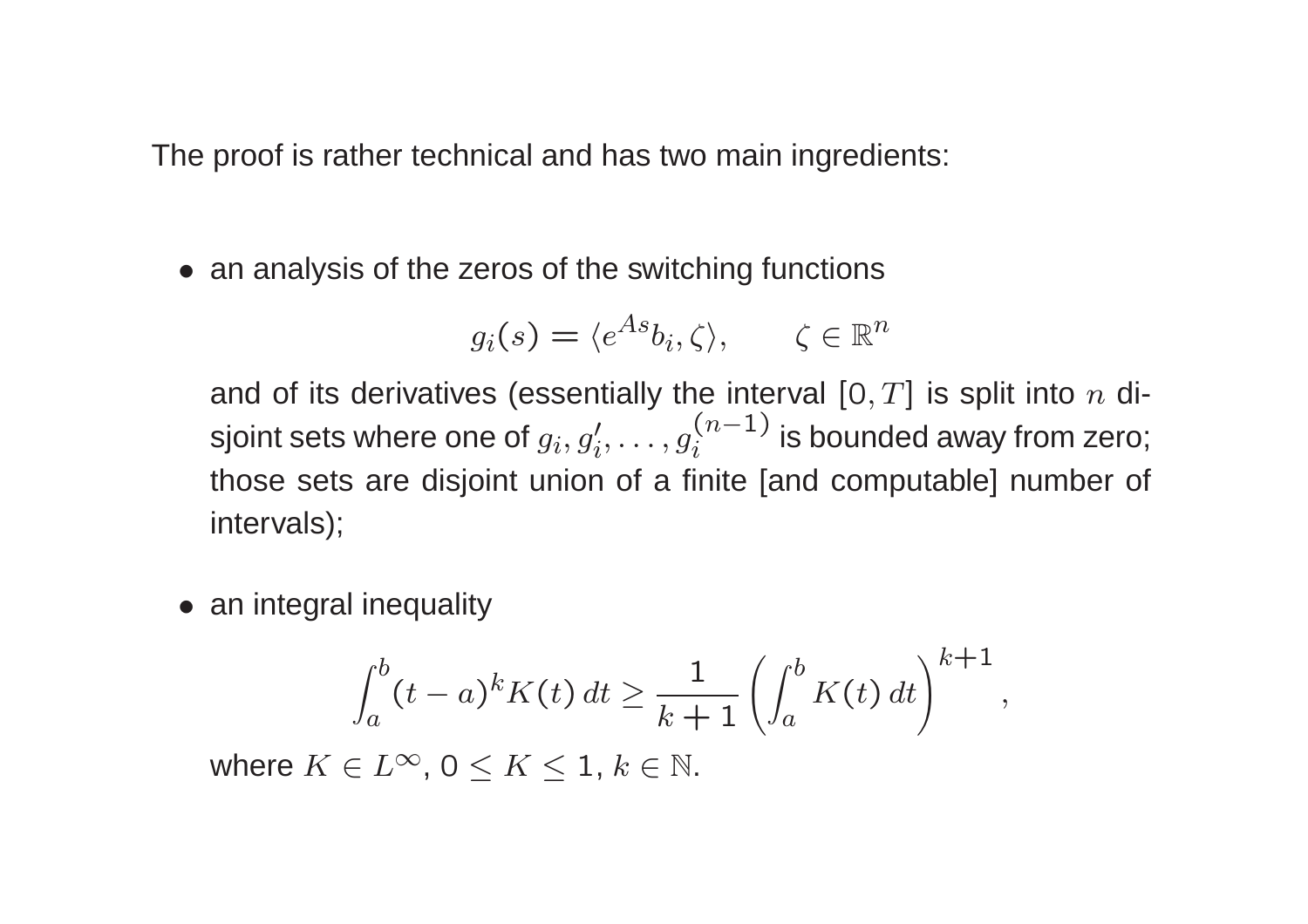It is natural conjecturing that for <sup>a</sup> (smooth enough) nonlinear system

$$
\dot{x} = F(x) + G(x)u, \qquad u \in \mathcal{U} \subset \mathbb{R}^m, x \in \mathbb{R}^n
$$

such that

- $F(0) = 0$
- the linearization at the origin is normal
- $\bullet \ \Vert G(x)$ − $G(\mathsf{0})\Vert = o(\Vert x\Vert^n)$  for  $x\to 0$

then the reachable set from the origin  $\mathcal{R}^T$  at any time  $T$  sufficiently small is strictly convex (or at least satisfies <sup>a</sup> uniform external sphere condition).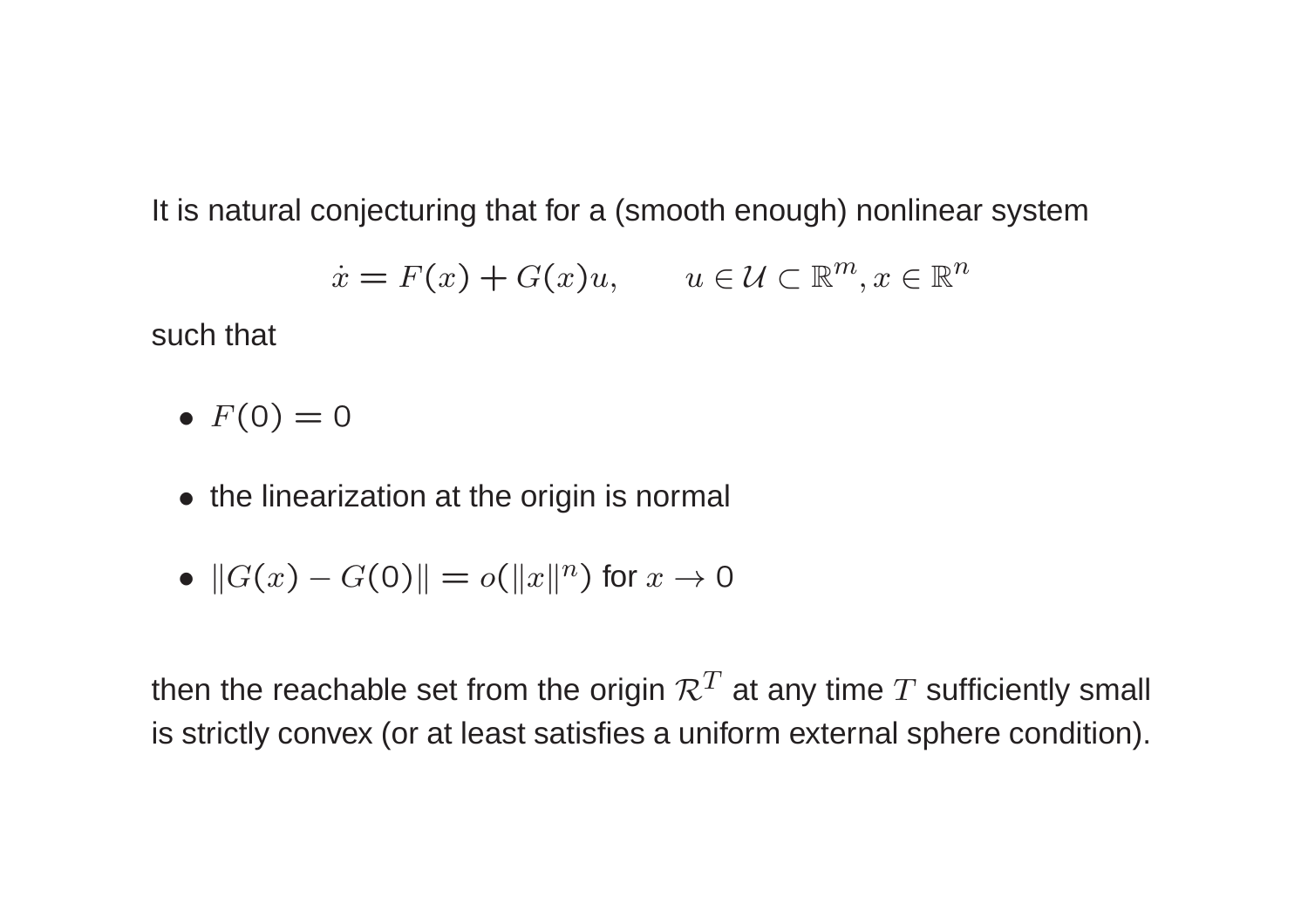However, for the moment we can prove the following

**Theorem.** (GC, Khai T. Nguyen) consider the dynamics

$$
\dot{x} = F(x) + G(x)u, \qquad x \in \mathbb{R}^2, \qquad |u| \le 1.
$$

Assume

 $F(0) = 0, \qquad DG(0) = 0, \qquad \text{rank}[G(0), DF(0)G(0)] = 2.$ Then, for any  $T>0$  sufficiently small,

- $\bullet \ \mathcal{R}^{T}$  is strictly convex;
- every  $x \in \mathcal{R}^T$  is optimal (i.e., there exists a time optimal trajectory passing through  $x;$  this requires <mark>extending</mark> the optimal control/adjoint vector  $\operatorname{\sf after} x)$ ;
- $\bullet\,$  the epigraph of  ${\cal T}$  has positive reach.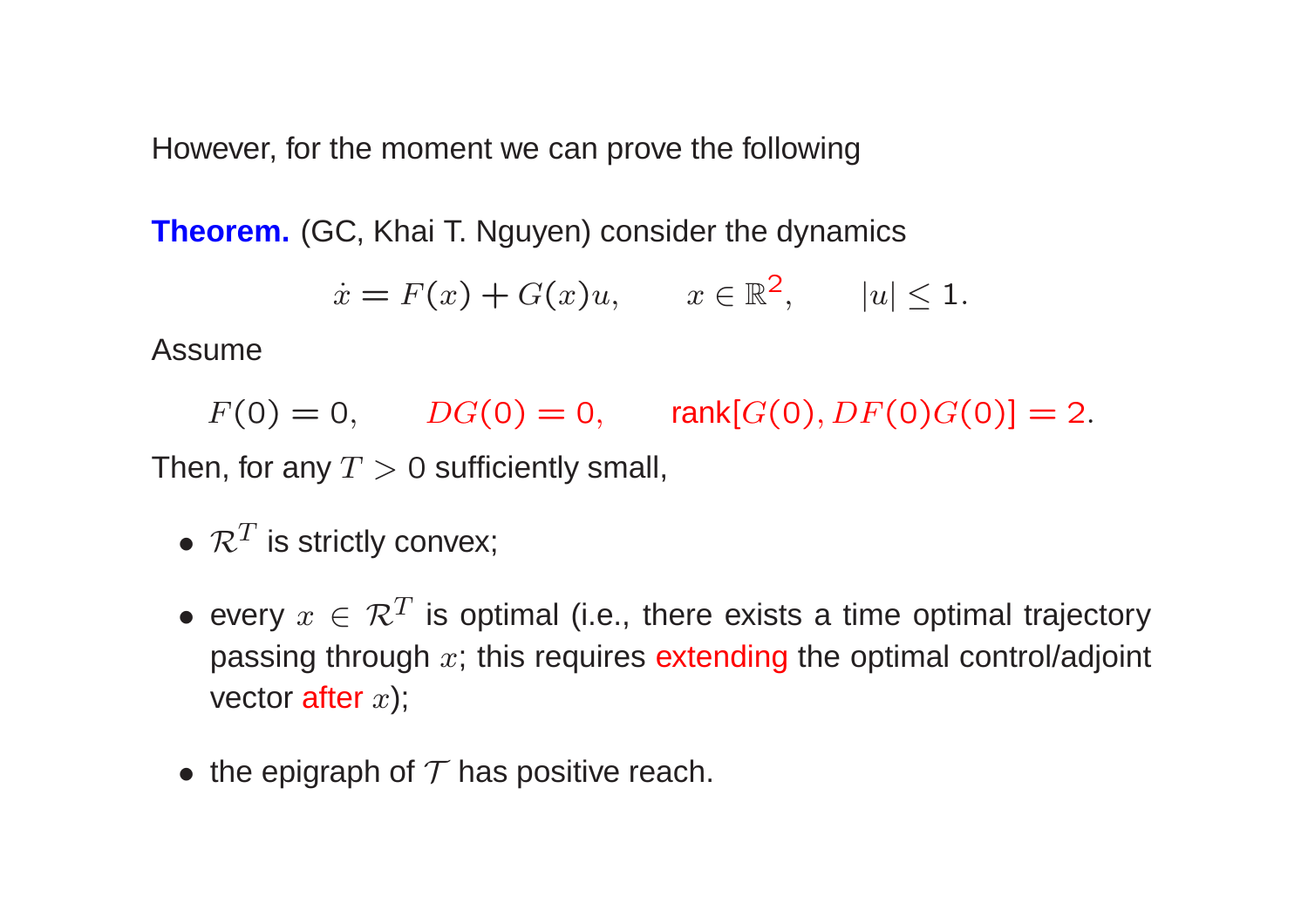This result is obtained by linearization. We show that the switching functionof the nonlinear problem is essentially the same as the switching functionof the linearized (at the origin) problem.

The obstruction for obtaining <sup>a</sup> result in higher dimension is the approximation of the optimal trajectory with <sup>a</sup> suitable trajectory of the linearizedsystem: we need a power  $n$  with respect to the distance between two final points, but we are able to obtain only a power 2. So  $n=2$  is OK.